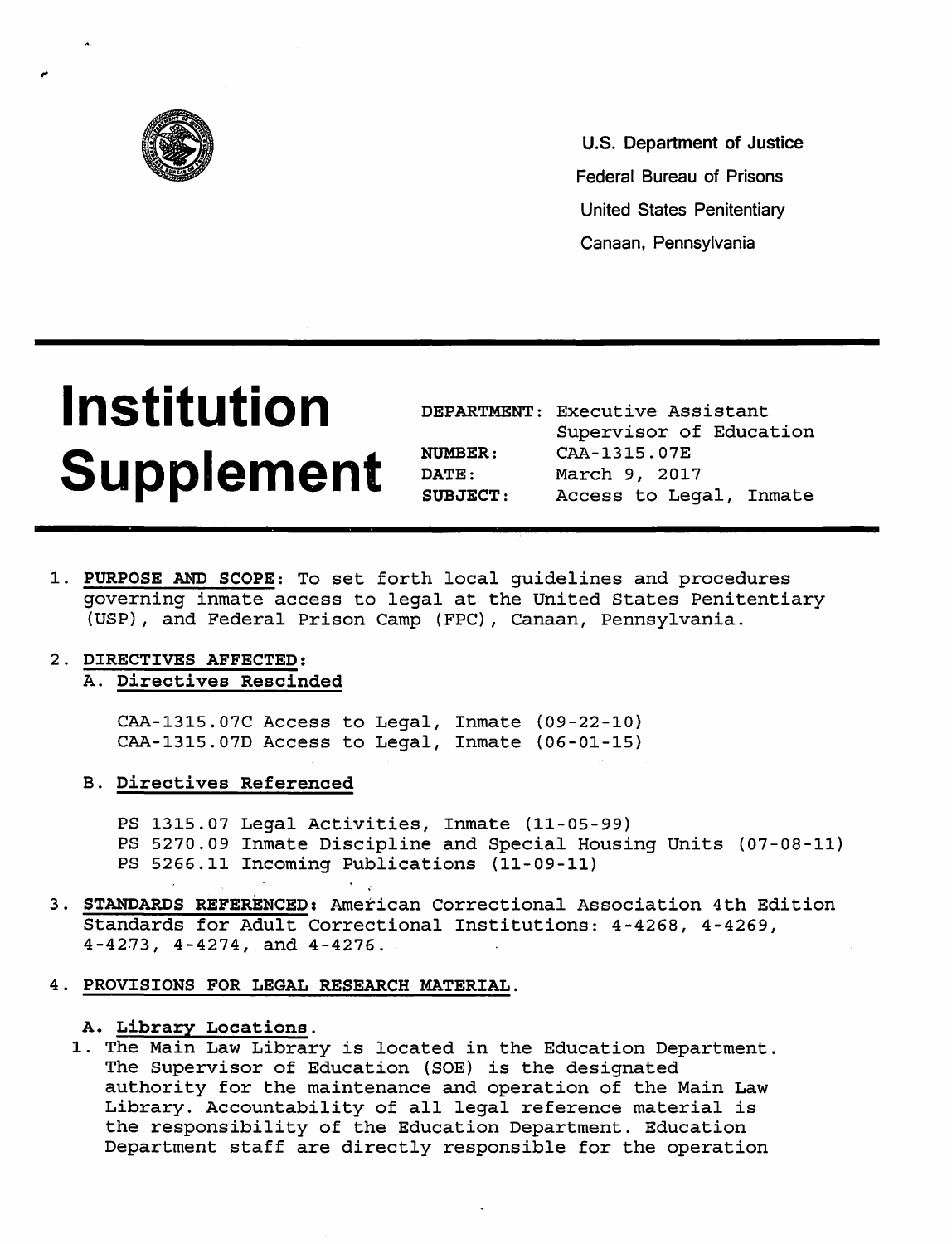of the Main Law Library.

- 2. The FPC Law Library is located in the Programs Building at the FPC. The SOE is the designated authority for the maintenance and operation of the FPC Law Library. Accountability of all legal reference material is the responsibility of the Education Department.
- 3. The SHU Law Library is located in the Special Housing Unit. It contains the required materials to help this isolated segment of the inmate population prepare legal documentation. The SOE is the designated authority for the maintenance and operation of the SHU Law Library. Accountability of all legal reference material is the responsibility of the Education Department.
- 4. The USP Hold-Over Units contain TRULINCS ELL work stations which provide this isolated segment of the inmate population with access to legal research materials necessary to prepare legal documentation. The Supervisor of Education (SOE) is the designated authority for the content of the TRULINCS ELL work stations located in the USP Hold-Over Units. Accountability of all legal reference material is the responsibility of the Education Department.

## B. Hours of Operation.

1. The hours of operation for the Main Law Library will provide an inmate with reasonable access to legal materials but will not interfere with the orderly operations of the Institution.

The hours of operation for the Main Law Library will be as follows:

| Monday - Thursday |                                        |  | $8:10AM$ to $10:10AM$ |
|-------------------|----------------------------------------|--|-----------------------|
|                   |                                        |  | 12:45PM to 3:00PM     |
|                   |                                        |  | $4:45PM$ to $8:10PM$  |
| Friday            |                                        |  | 8:10AM to 10:10AM     |
|                   |                                        |  | 12:45PM to 3:00PM     |
| Saturday          | $(10:00AM$ Out-Count) 8:00AM to 3:15PM |  |                       |
|                   | *Closed on Sunday and Federal Holidays |  |                       |

2. The hours of operation for the FPC Law Library will provide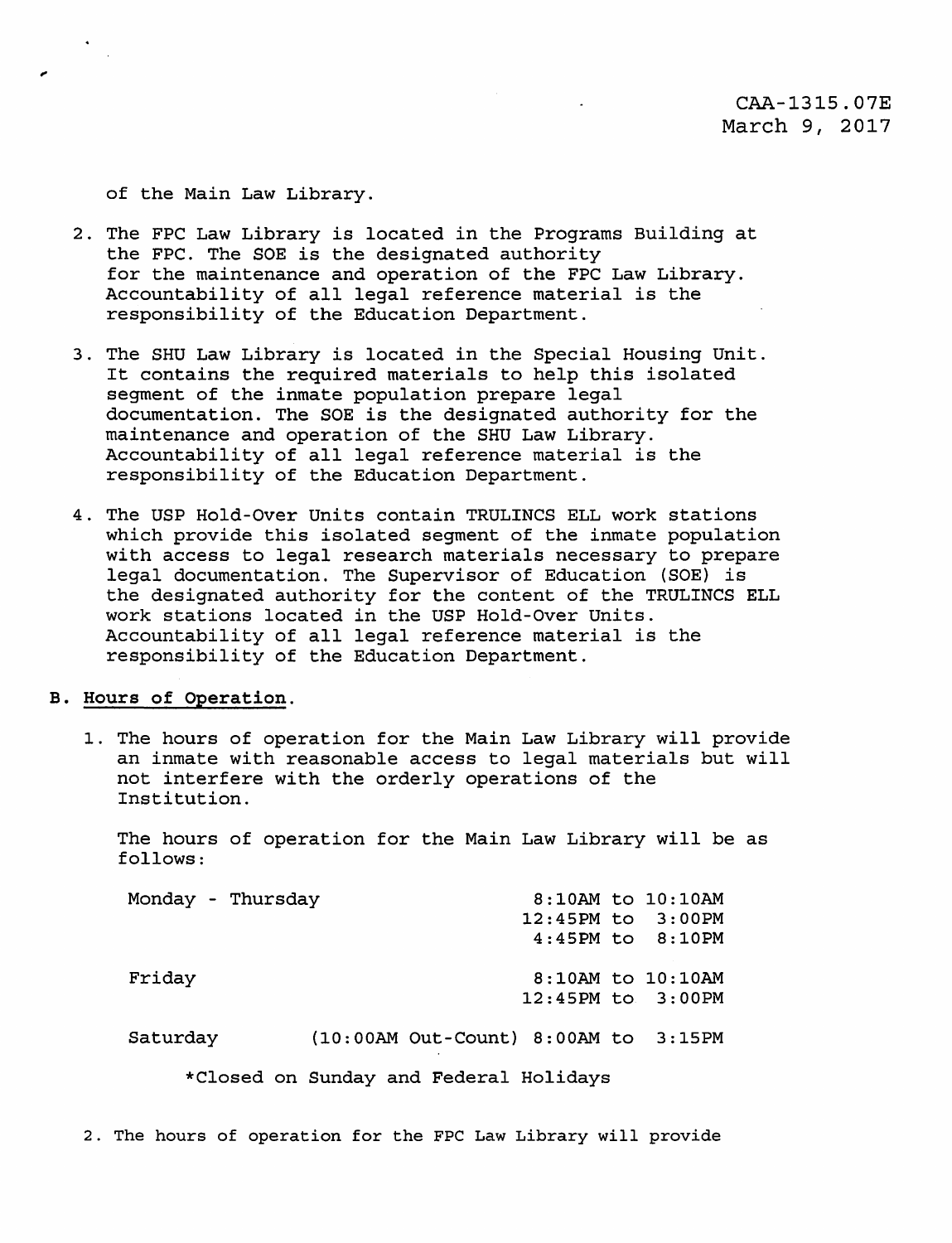# CAA-1315.0?E March 9, 2017

an inmate with reasonable access to legal materials but will not interfere with the orderly operations of the FPC and/or the Institution. The hours of operation for the FPC Law Library will be as follows:

Monday - Sunday & Holidays 7:30AM to 3:30PM

S:OOPM to 8:45PM

- 3. Inmates housed in SHU will be afforded legal access seven (7) days per/week, via the TRULINCS ELL system, as long as such access does not interfere with the orderly operations of the Special Housing Unit and/or the Institution.
- 4. Inmates housed in the Hold-Over Unit(s) will be afforded legal access seven (7) days per/week on the Hold-Over Unit, via the TRULINCS ELL system, as long as such access does not interfere with the orderly operation of the Hold-Over Unit(s) and/or the Institution.
- 5. Inmates will not be sent from a work detail to the Main Law Library or the FPC Law Library unless prior arrangements have been made through the SOE and either the inmate's Satellite Operations Administrator or the inmate's Unit Manager. The Law Libraries are open for those inmates during leisure time or vacation and for those inmates who qualify under Section c.

### **C. Additional Access Time.**

- 1. A verified imminent court deadline is considered to exist when the inmate has less than three (3) weeks remaining before a scheduled court action. In most cases, inmates will be required to present documentary evidence to either their Satellite Operations Administrator or their Unit Manager in order to demonstrate that a court-imposed deadline exists.
- 2. The inmate must submit an Inmate Request to a Staff Member to either their Satellite Operations Administrator or their Unit Manager requesting additional law library access time during non-leisure time. Either their Satellite Operations Administrator or their Unit Manager will then disapprove or approve of the request. These requests will be handled on a case-by-case basis.
	- 3. If the inmate's Satellite Operations Administrator or their Unit Manager approves the request, he/she will forward a memorandum to the SOE indicating the period and hours for which the inmate is authorized additional access time. The Satellite Operations Manager or Unit Manager will also provide a copy of the memorandum to the inmate's work detail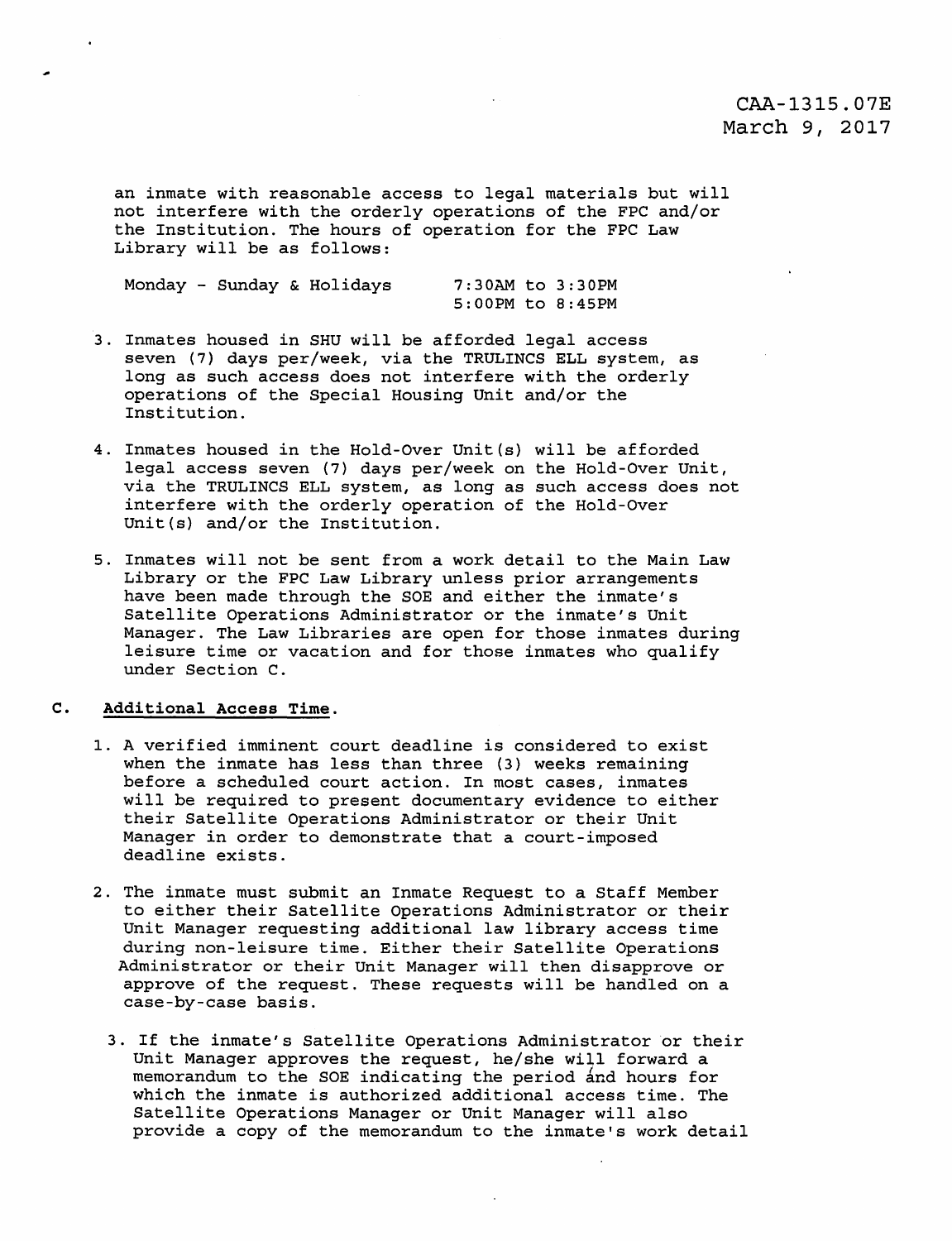supervisor.

4. The SOE will maintain a file of all memoranda approving inmate's additional access time in the law library. An inmate's failure to use the additional access time, for the preparation of personal legal work, could result in the cancellation of the additional·access authorization.

### D. Trulincs Electronic Law Library (ELL) System.

- 1. USP Canaan's Law Library System utilizes the Trulincs Electronic Law Library(ELL) database. Most legal materials can be located by performing a search on the ELL database; however, some materials are maintained in hard copy format.
- 2. Any inmate wishing to gain access to the ELL must submit an Inmate Request to Staff, addressed to their Unit staff, requesting an ELL Password. Upon receipt of such a request, a Unit staff member will provide the inmate with the necessary consent forms required to register for the Trulincs System. Once the inmate has filled out the necessary consent forms, the Unit staff will then route the completed paperwork to Trust Fund staff for final processing. Once Trust Fund Staff have processed the request, the inmate will utilize their Trust Fund PIN number, Telephone PAC number, and their Federal Registration number to gain access to the ELL at any Trulincs workstation throughout the institution.
- 3. Any inmate who has already filled out and submitted the necessary consent forms, either at USP Canaan or another facility in the Bureau of Prisons, need not do so again. Trulincs access will follow an inmate from one Federal Institution to another Federal Institution.
- 4. The USP has eight (8) Trulincs ELL work stations available for inmate access in the Main Law Library during posted hours of operation. There is one (1) ELL work station available in each unit. There is one (1) ELL work station available in the Special Housing Unit. The Satellite Camp has one Trulincs ELL workstation.
- 5. There are three (3) Trulincs print stations available for inmate access throughout the USP. There is one (1) Trulincs print station available in the Main Law Library during posted hours of operation. There is one (1) Trulincs print station located in commissary. There is one (1) Trulincs print station in the Special Housing Unit. The Satellite Camp has one (1) Trulincs print station. There are no Trulincs print stations provided in either of the Holdover Units.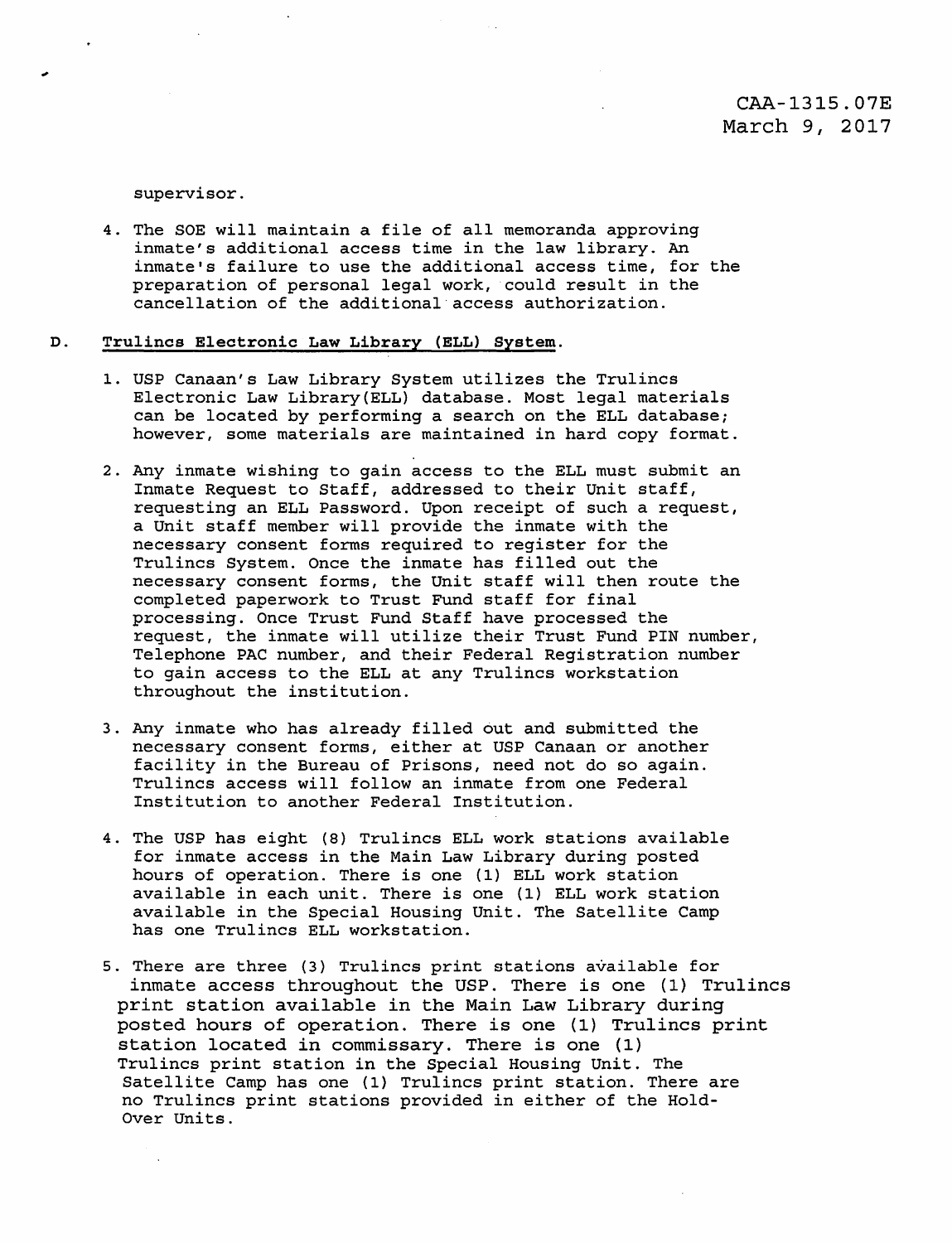## CAA-1315.07E March 9, 2017

6. There are four (4) Trulincs ELL work stations available in each of the Hold-Over Units. These Trulincs work stations provide inmates housed in either of the Hold-Over Units read only access to legal research materials.

### E. Rules.

- 1. Rules governing the use of the Law Library will be posted in the Education Department and in each Law Library. It is the responsibility of each user to become familiar with and adhere to these rules. Any single or multiple violation of the Law Library rules may result in disciplinary action.
- 2. Any legal materials maintained as part of the Main Law Library must be signed out properly and are not to be removed from the Law Library at any time. Any such legal materials which are found in an inmate's possession outside the Law Library will be considered as theft and/or destruction of government property and may result in disciplinary action.
- 3. Inmates are not allowed behind the counter in the Law Library unless specifically authorized by Education staff.
- 4. Although inmates are authorized to assist each other in the preparation of legal documents, inmates are not to be in possession of another inmate's legal documents outside of the Main Law Library.

#### F. Access to Materials while in the SHU.

- 1. A Law Library is available for inmates housed in SHU. An inmate may use the Law Library in SHU through the following procedures.
	- a. Submit an Inmate Request to a Staff {cop-out) to the officer in charge of the SHU.
	- b. A reasonable time frame will be scheduled for the inmate to use the SHU Law Library, in the order the requests are received.
	- c. Access to the SHU Law Library will generally be provided as to not interfere with the normal operations of SHU.
	- 2. An inmate housed in SHU may use the legal reference materials maintained in the institution Main Law Library through the following procedures:

a. The requested materials must not be available in the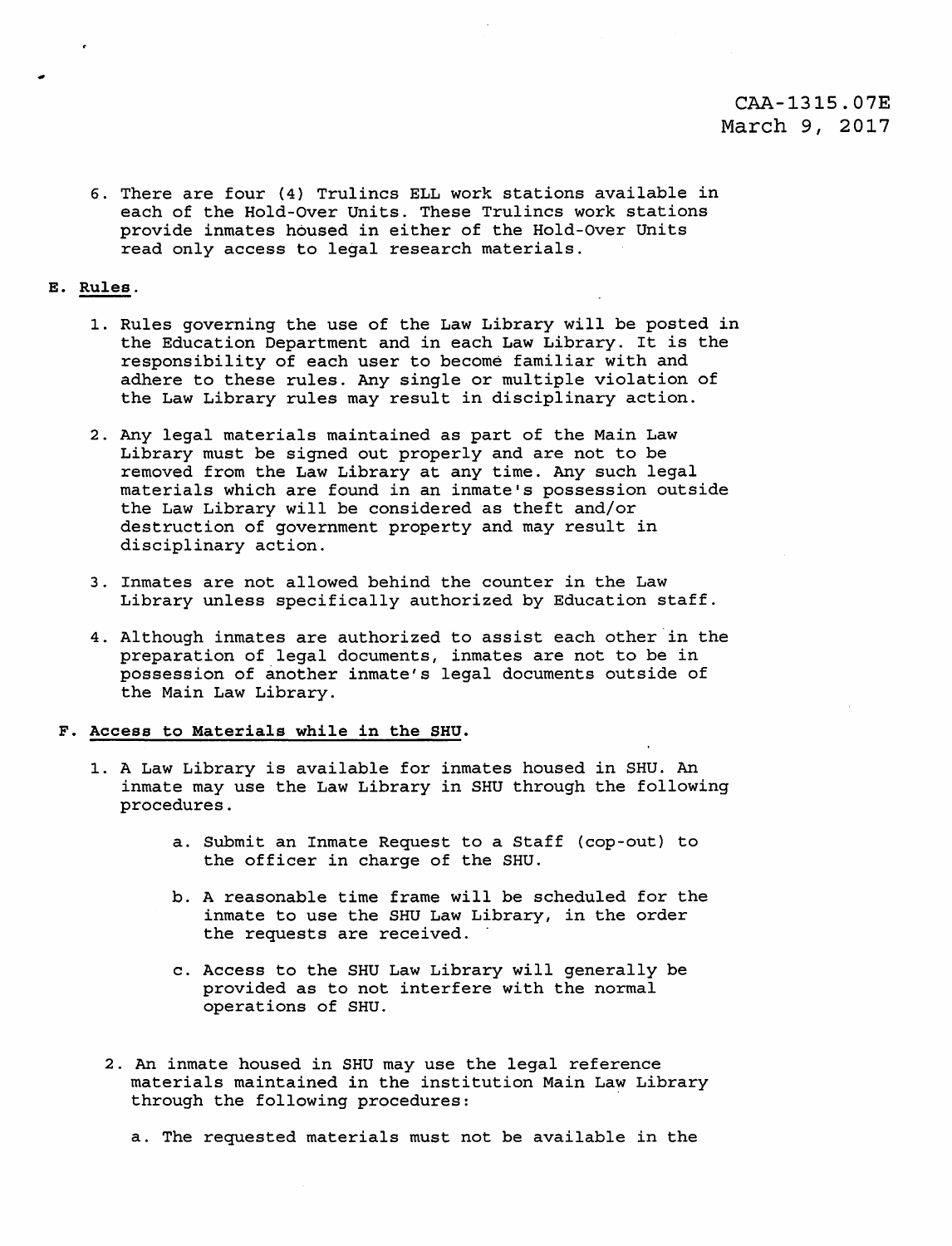SHU Law Library.

•

- b. Submit a written request to Education staff, specifying the material requested.
- c. Education staff will determine if the requested legal material is required to be provided by national policy. Education staff reserve the right to deny any inmate request for materials not required by national policy to be made available to the inmate population. All requests for legal materials, that have been determined to be in compliance with national policy, will be delivered to the SHU in a reasonable amount of time. Education staff will then retrieve and return the checked-out material to the Main Law Library after the next regularly scheduled visit *to* SHU. There will not be more than three (3) items checked out to any inmate at any one (1) time. Reference materials on loan from the Main Law Library may only be viewed in the SHU Law Library.
- G. Access to Materials while at the FPC.
	- 1. A Law Library is available for inmates housed at the FPC.
	- 2. An inmate housed at the FPC may use the legal reference materials maintained in the institution Main Law Library through the following procedures:
		- a. The requested materials must not be available in the FPC Law Library.
		- b. Submit a written request to FPC Education staff or the USP Law Library Coordinator.
		- c. Education staff will determine if the requested legal material is required to be provided by national policy. Education staff reserve the right to deny any inmate request for materials not required, by national policy, to be made available *to* the inmate population. All requests for legal materials, that have been determined to be in compliance with national policy, will be delivered *to* FPC Education staff for delivery. There will not be more than three (3) items checked out *to*  any inmate at any one (1) time. All materials must be returned *to* FPC Education staff within three (3) working days. Education staff will then return the checked-out material *to* the Main Law Library. Reference materials on loan from the Main Law Library may only be viewed in the FPC Law Library.
- H. Access to Materials while in the Hold-Over Unit.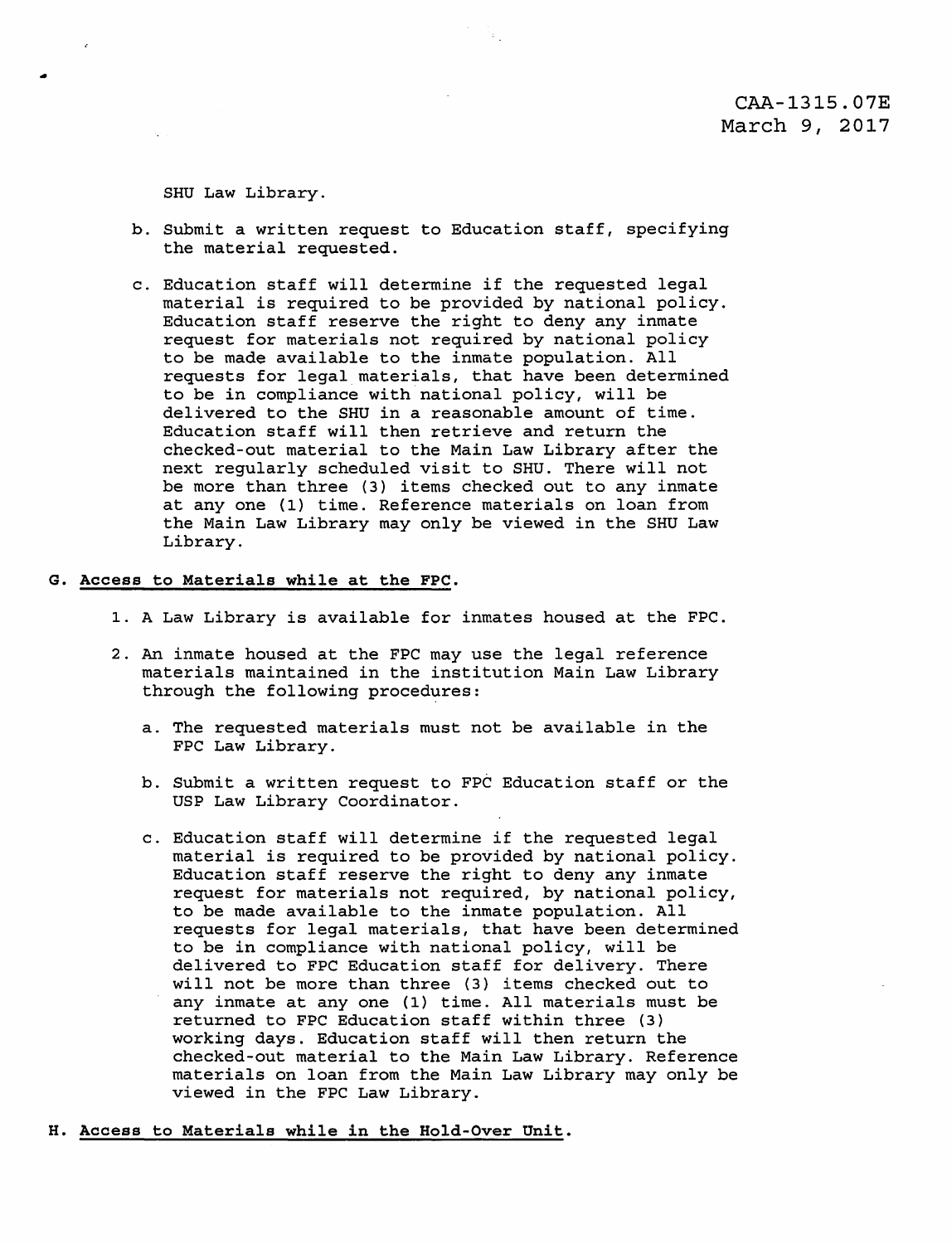## CAA-1315.0?E March 9, 2017

- 1. The TRULINCS ELL is available for inmates housed in the Hold-Over Unit.
- 2. An inmate housed in the Hold-Over Unit may use the legal reference materials maintained in the institution main law library through the following procedures:
	- a. The requested materials must not be available in the Hold-Over Unit.
	- b. Submit a written request to Education staff, specifying the material requested.
	- c. Education staff will determine if the requested legal material is required to be provided by national policy. Education staff reserve the right to deny any inmate request for materials not required, by national policy, to be made available to the inmate population. All requests for legal materials, that have been determined to be in compliance with national policy, will be delivered to the Hold-Over Unit in a reasonable amount of time. Education staff will then retrieve and return the checked-out material to the Main Law Library after the next regularly scheduled visit to the Hold-Over Unit . There will not be more than three {3) items checked out to any inmate at any one (1) time.

#### I. Reproduction of Inmate Legal Materials.

- 1. If an inmate needs legal documents to be reproduced, the following options are available to him:
	- a. Typewriters are available in the institution Main Law Library, the SHU Law Library, and the FPC Law Library. Typewriters are also available for use in each unit of the housing units. These machines are for inmate use toward publication of legal materials only. Print wheels, correction tapes, and typewriter ribbons are sold in the commissary. Inmates must provide their own print wheels, correction tapes, and typewriter ribbons. If an inmate is verified indigent by the SOE, these supplies will be provided for use in the Main Law Library only via check out from the Education front office with an institution issued commissary ID card.
	- b. Inmates can choose to send their materials to interested parties in the community to have them reproduced at the inmate's expense. Interested parties are defined as public stenographers, secretaries, etc.
	- c. Photocopiers have been provided as a privilege to the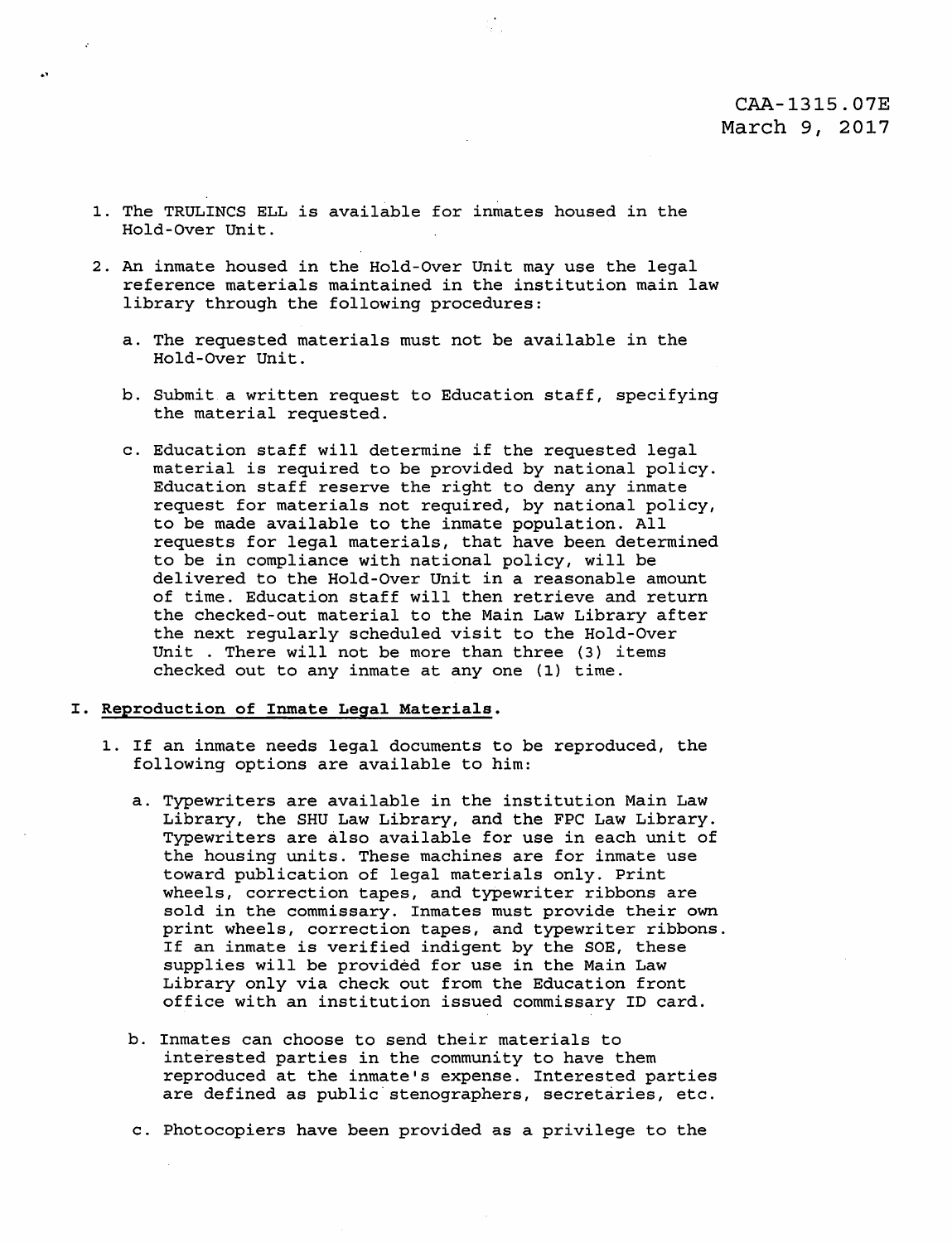# CAA-1315.0?E March 9, 2017

inmate general population, for the reproduction of legal materials only, by a public vending company. The machines are located in the institution's Main Law Library and the FPC's Law Library. These machines are debit card operated. Inmates can purchase debit cards in the Commissary, for legal copies only. Use of the inmate photocopy machine for purposes outside of the reproduction of legal materials is a prohibited act and may result in disciplinary action. The institution is not responsible for the quality and quantity of service provided by the vendor. This machine is provided at the discretion of the vending company and may be removed at any time the company deems necessary.

- d. In the event the copy machine in either the Main Law Library or the FPC Law Library is not working or has been removed, an inmate must demonstrate to Unit staff that reproduction of legal materials is essential to his imminent court processes and that duplication cannot be accomplished by the use of typewriters. The inmate will bear the cost, and duplication will be done so as to not interfere with the normal operations of the institution.
- e. When an inmate has an imminent deadline and needs additional commissary credits for copies but cannot get to commissary to purchase the credits in time, he is to notify his Unit Manager. The cost of additional credits will be handled by a Form BP-199. Prior to the execution of a Form BP-199, the Satellite Operations Administrator/Unit Manager must verify via TruFacs that the inmate has enough money to cover the cost of reproduction.
- f. Inmates who do not have the financial ability to afford reproduction of legal materials will need to speak with either their Satellite Operations Administrator, Unit Manager, or the SOE. If an inmate is verified indigent by the inmate's Satellite Operations Administrator, Unit Manager, or the SOE, the Satellite Operations Administrator, Unit Manager, or SOE may waive the cost of duplication only if the inmate is without funds and the material to be duplicated is minimal and the inmate's request for duplication is not large or excessive. All other requests filled are processed as a debit on the inmate's account by the Trust Fund Department.
- g. Inmates confined in SHU who wish to make copies of their personal legal materials are to send an Inmate Request to a Staff Member to their Satellite Operations Administrator, Unit Manager, or SOE which specifies the number of copies they wish to have made. Either the Satellite Operations Administrator, Unit Manager, or SOE will receive the materials from the inmate and have the